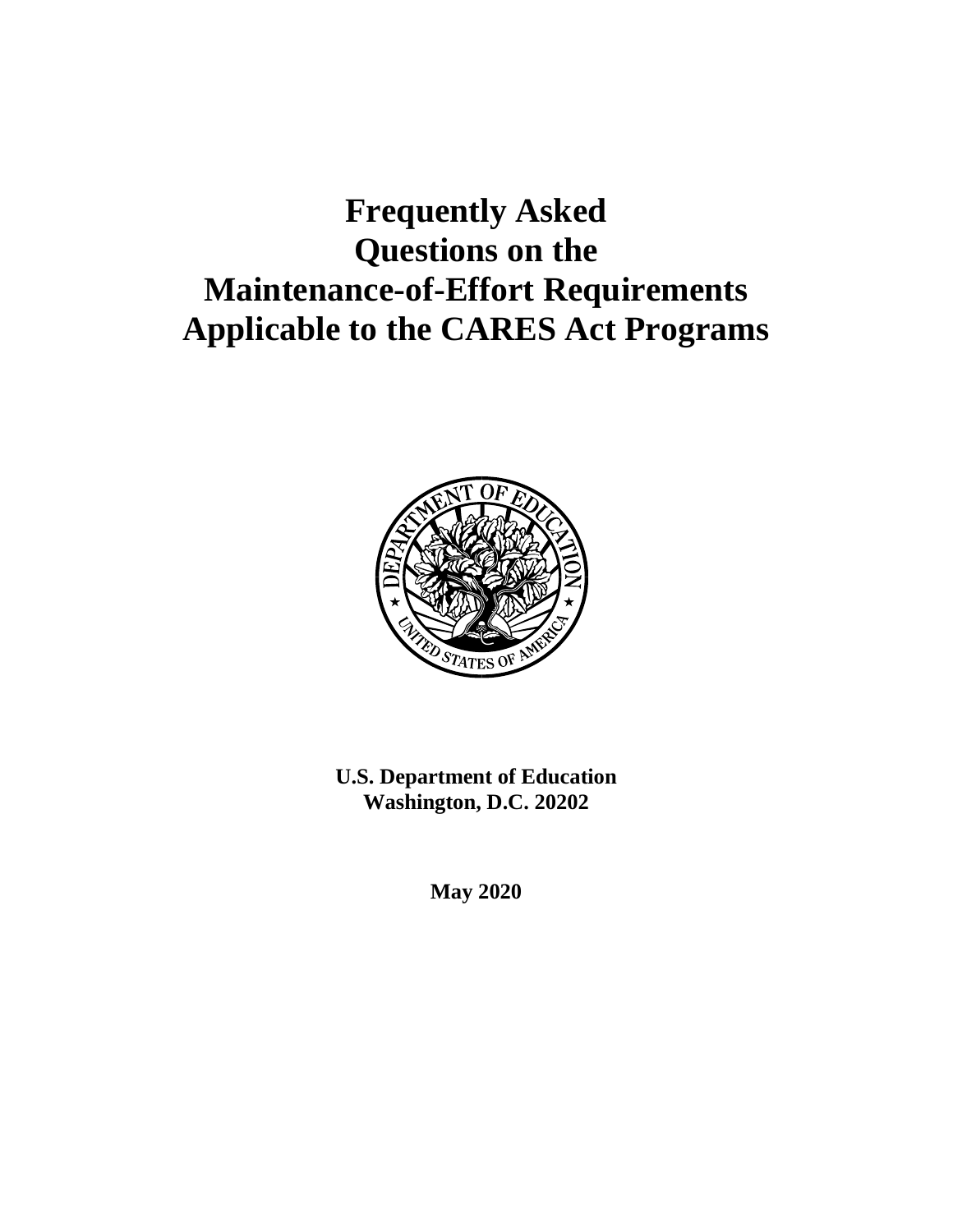#### **Purpose of this Document**

The purpose of this document is to answer questions about the State maintenance-ofeffort (MOE) requirements under the CARES Act.<sup>1</sup> The CARES Act creates funding streams for several programs that address the educational impact of the Novel Coronavirus Disease 2019 (COVID-19). Under two of these programs – the Governor's Emergency Education Relief Fund (GEER Fund, Section 18002)) and the Elementary and Secondary School Emergency Relief Fund (ESSER Fund, Section 18003) – States are required to maintain fiscal effort on behalf of elementary, secondary and postsecondary education.

Many questions about MOE can be answered with a plain read of section 18008 of the CARES Act, reprinted below for convenience:

#### **MAINTENANCE OF EFFORT**

SEC. 18008.

(a) A State's application for funds to carry out sections 18002 or 18003 of this title shall include assurances that the State will maintain support for elementary and secondary education, and State support for higher education (which shall include State funding to institutions of higher education and state need-based financial aid, and shall not include support for capital projects or for research and development or tuition and fees paid by students) in fiscal years 2020 and 2021 at least at the levels of such support that is the average of such State's support for elementary and secondary education and for higher education provided in the 3 fiscal years preceding the date of enactment of this Act.

(b) The secretary may waive the requirement in subsection (a) for the purpose of relieving fiscal burdens on States that have experienced a precipitous decline in financial resources.

Recipients of the resources from the ESSER Fund and the GEER Fund have signed Certifications and Agreements, where they agree to abide by the provisions of the CARES Act, including MOE requirements. Generic versions of the Certifications and Agreements can be found here for the GEER Fund: [https://oese.ed.gov/offices/education](https://oese.ed.gov/offices/education-stabilization-fund/governors-emergency-education-relief-fund/)[stabilization-fund/governors-emergency-education-relief-fund/](https://oese.ed.gov/offices/education-stabilization-fund/governors-emergency-education-relief-fund/) and here for the ESSER Fund: [https://oese.ed.gov/offices/education-stabilization-fund/elementary-secondary](https://oese.ed.gov/offices/education-stabilization-fund/elementary-secondary-school-emergency-relief-fund/)[school-emergency-relief-fund/.](https://oese.ed.gov/offices/education-stabilization-fund/elementary-secondary-school-emergency-relief-fund/)

<sup>1</sup> Coronavirus Aid, Relief, and Economic Security Act (CARES Act), Public Law 116-136, 134 Stat. 281 (Mar. 27, 2020). All citations in this document are to the CARES Act, unless otherwise indicated. The provisions of the CARES Act relevant to the GEER Fund, ESSER Fund and other Department of Education CARES Act programs are available on the Department's website at [https://oese.ed.gov/offices/education](https://oese.ed.gov/offices/education-stabilization-fund/)[stabilization-fund/.](https://oese.ed.gov/offices/education-stabilization-fund/)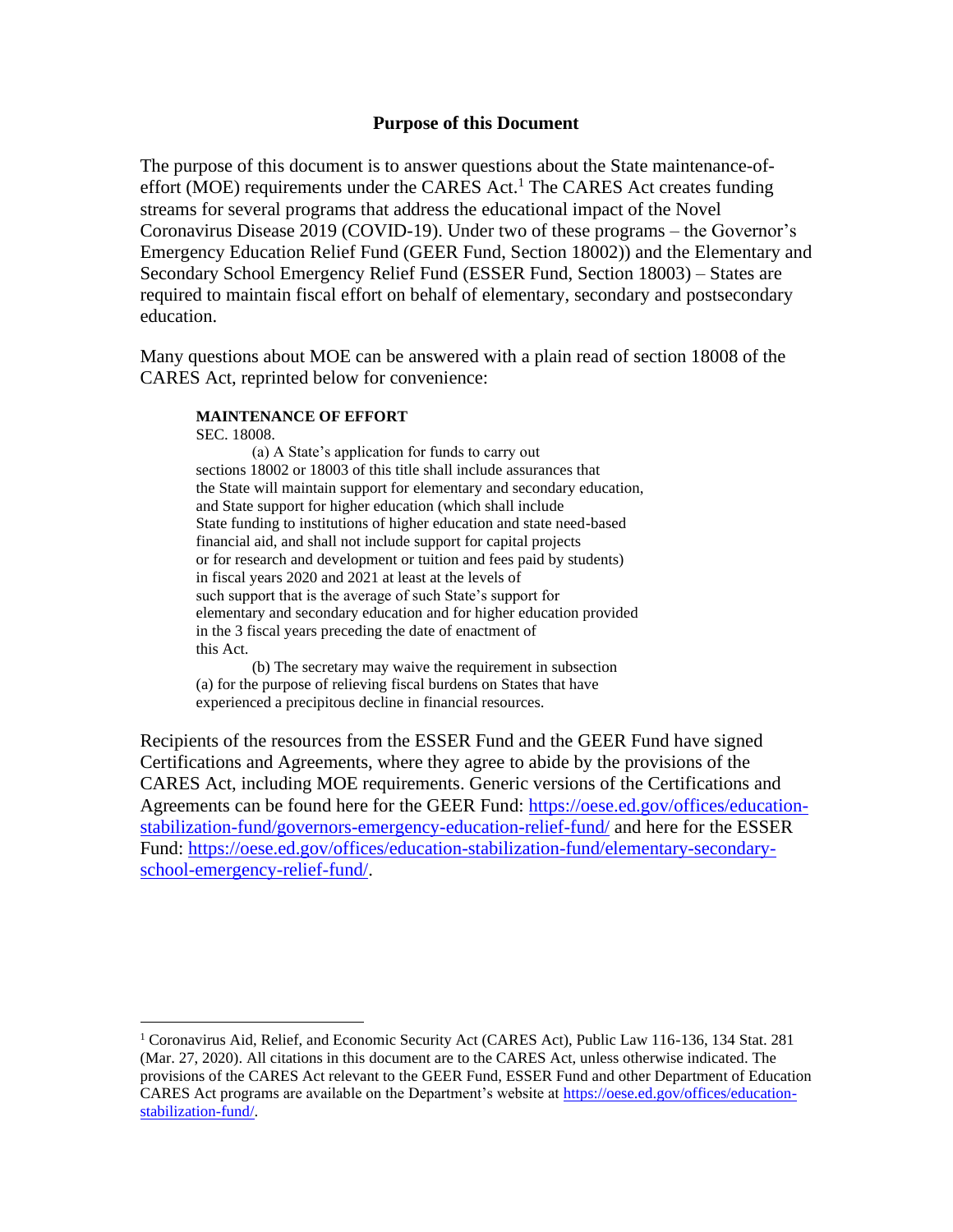#### **Disclaimer**

Other than statutory and regulatory requirements included in the document (such as those pursuant to the authorizing statute and other applicable laws and regulations), the contents of the guidance do not have the force and effect of law and are not meant to bind the public in any way. This document is intended only to provide clarity to the public regarding existing requirements under the law or agency policies. In addition, it does not create or confer any rights for or on any person.

If you have questions that are not answered in this document, please e-mail  $gerf@ed.gov$ for the GEER Fund and [esserf@ed.gov](mailto:esserf@ed.gov) for the ESSER Fund.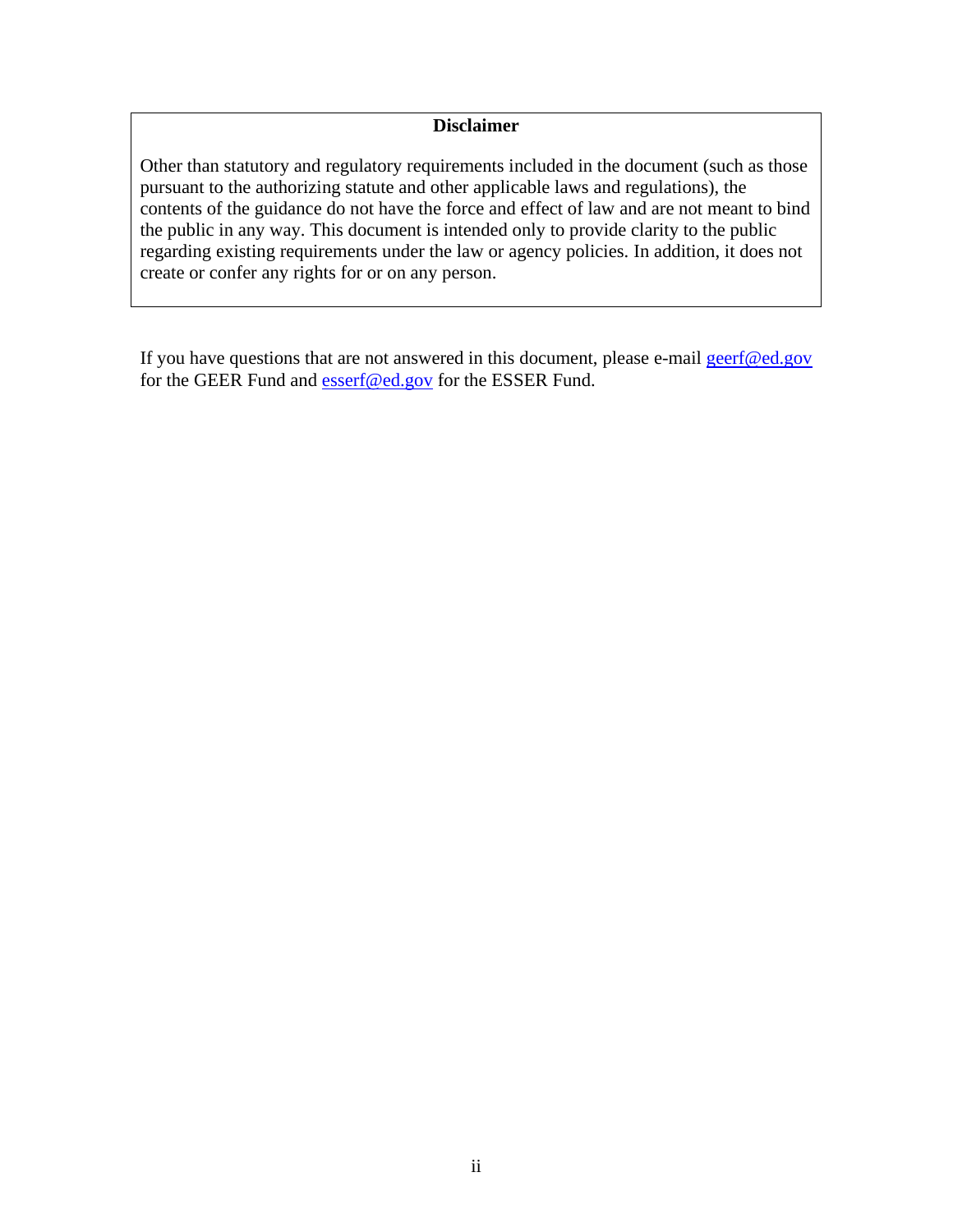# Table of Contents

| 1.  | What are the maintenance of effort (MOE) requirements that apply to the CARES Act                                                                                                                       |
|-----|---------------------------------------------------------------------------------------------------------------------------------------------------------------------------------------------------------|
| 2.  |                                                                                                                                                                                                         |
| 3.  | What three fiscal years must a State average in calculating the "floor" or comparison level for                                                                                                         |
| 4.  | How does a State quantify the amount of its support for elementary and secondary education?2                                                                                                            |
| 5.  | What resources are publicly available to assist a State in determining the levels of support for                                                                                                        |
| 6.  | May a State demonstrate support for elementary and secondary education on either an                                                                                                                     |
| 7.  |                                                                                                                                                                                                         |
| 8.  | May a State demonstrate support for higher education on either an aggregate or a full-time-                                                                                                             |
| 9.  | What resources are publicly available to assist States in determining their levels of State                                                                                                             |
| 10. | When will the Department collect a State's baseline MOE data (i.e., the data demonstrating the<br>State's level of support for elementary and secondary education and for higher education for FYs      |
| 11. | When will the Department collect data on a State's level of support for elementary and                                                                                                                  |
| 12. |                                                                                                                                                                                                         |
| 13. | When does the Department anticipate reviewing requests for waivers of the CARES Act                                                                                                                     |
|     | 14. What does it mean for a State to experience "a precipitous decline in financial resources"? 6                                                                                                       |
| 15. | What information and data might the Secretary consider when reviewing MOE waiver                                                                                                                        |
| 16. | What is the penalty if a State is not able to demonstrate that it maintains fiscal effort consistent<br>with the requirements of the CARES Act and does not receive a waiver of those requirements from |
|     |                                                                                                                                                                                                         |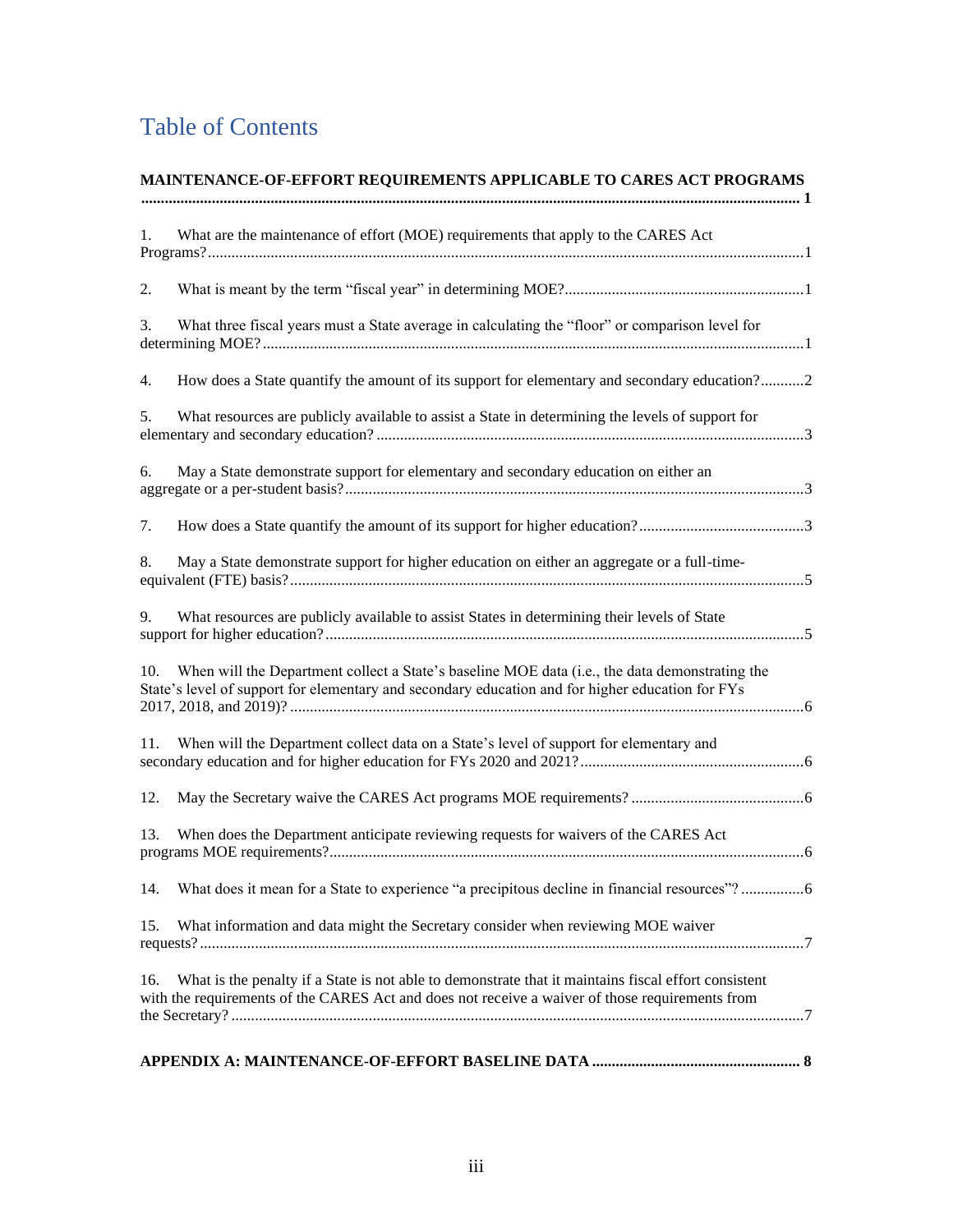#### <span id="page-4-0"></span>**Maintenance-of-Effort Requirements Applicable to CARES Act Programs**

## <span id="page-4-1"></span>**1. What are the maintenance of effort (MOE) requirements that apply to the CARES Act Programs?**

As a recipient of GEER or ESSER funds, both the Governor and the State educational agency, respectively, assure that the State will maintain support during fiscal years (FYs) 2020 and 2021 for elementary and secondary education, as well as support for higher education under Section 18008(a) of the CARES Act.<sup>2</sup>

- Elementary and Secondary Education MOE Requirement: A State must maintain support for elementary and secondary education in each of fiscal years (FY) 2020 and 2021 at least at the level of such support that is the average of the support for elementary and secondary education provided in the three fiscal years preceding the date of enactment of the CARES Act (FYs 2017, 2018, 2019). *See* FAQs 2 and 3.
- Higher Education MOE Requirement: A State must maintain support for higher education in each of FYs 2020 and 2021 at least at the level of such support that is the average of the State's support for higher education provided in the three fiscal years preceding the date of enactment of the CARES Act (FYs 2017, 2018, 2019). *See* FAQs 2 and 3.

# <span id="page-4-2"></span>**2. What is meant by the term "fiscal year" in determining MOE?**

For purposes of determining MOE, a State may use either the applicable Federal fiscal years (which run from October 1 through September 30) or the applicable State fiscal years. If using the applicable State fiscal year (generally July 1, 2019 to June 30, 2020), FY 2020 is the State fiscal year that aligns with school year (SY) 2019-2020. FY 2021 is the State fiscal year (generally July 1, 2020 to June 30, 2021) that aligns with SY 2020- 2021.

## <span id="page-4-3"></span>**3. What three fiscal years must a State average in calculating the "floor" or comparison level for determining MOE?**

To establish a baseline for determining MOE, a State must calculate separately the average support for elementary and secondary education and for higher education for the three fiscal years prior to enactment of the CARES Act (March 27, 2020). Those fiscal years are FY 2017 (generally SY 2016-2017), FY 2018 (generally SY 2017-2018), and FY 2019 (generally SY 2018-2019).

 $<sup>2</sup>$  For purposes of this document, the GEER Fund and the ESSER Fund are referred to collectively as</sup> CARES Act programs.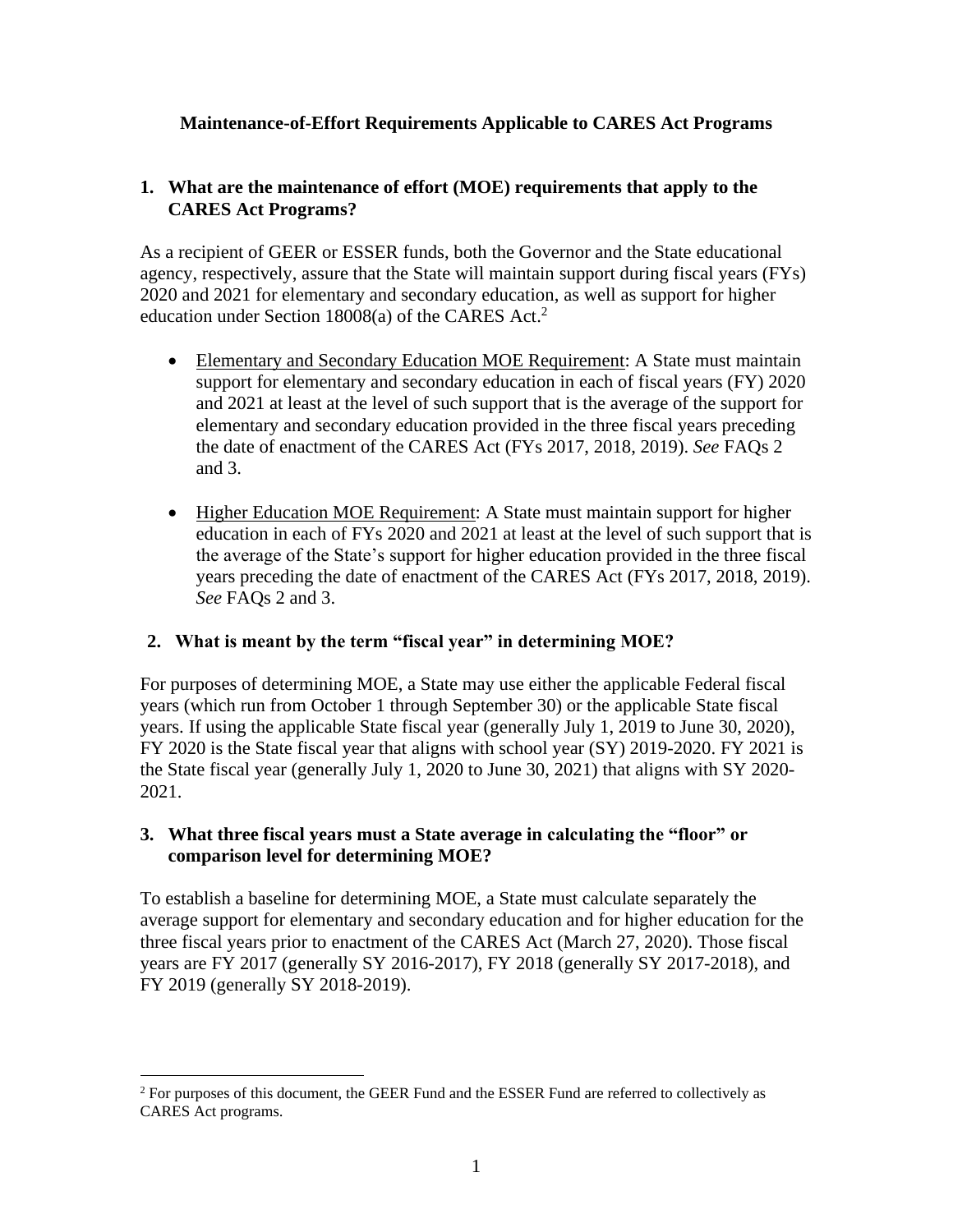#### <span id="page-5-0"></span>**4. How does a State quantify the amount of its support for elementary and secondary education?**

The CARES Act does not define how the State would determine its "support for elementary and secondary education" for the purposes of the MOE requirement, and the Department is not defining this term through regulation. Rather, in recognition of the variations in education finance data and the lack of a statutory definition, the Department is providing States with principles that provide flexibility in quantifying the amount of that support.

In quantifying its support for elementary and secondary education, the data used by the State to determine the level of support must—

- Include funds provided through the principal funding mechanisms through which a State provides support for elementary and secondary education.
- Be consistent from year to year.
- Be based on adequate documentation that substantiates the levels of support that it has used in making MOE calculations.

In quantifying support for elementary and secondary education, the State may choose to establish its level of support—

- Solely on the basis of the amount of funds provided through its primary elementary and secondary education funding formula(e).
- By including categorical and other support that is not provided through the primary funding formula(e). For example, a State may include data such as funding under State auspices for non-appropriated support (e.g., tobacco settlement funds and lotteries) specifically set aside for current expenditures for elementary and secondary education and interest or earnings received from State endowments pledged to elementary and secondary education.
- On the basis of data that it provides for other purposes, such as data that it includes as "Revenue from State Sources" in the annual National Public Education Finance Survey conducted by the National Center for Education Statistics (NCES).

In quantifying support for elementary and secondary education, the data used by the State to determine the level of support may *not*—

- Include support from private donors, such as charitable contributions that individuals make to elementary and secondary education.
- Include Federal funds.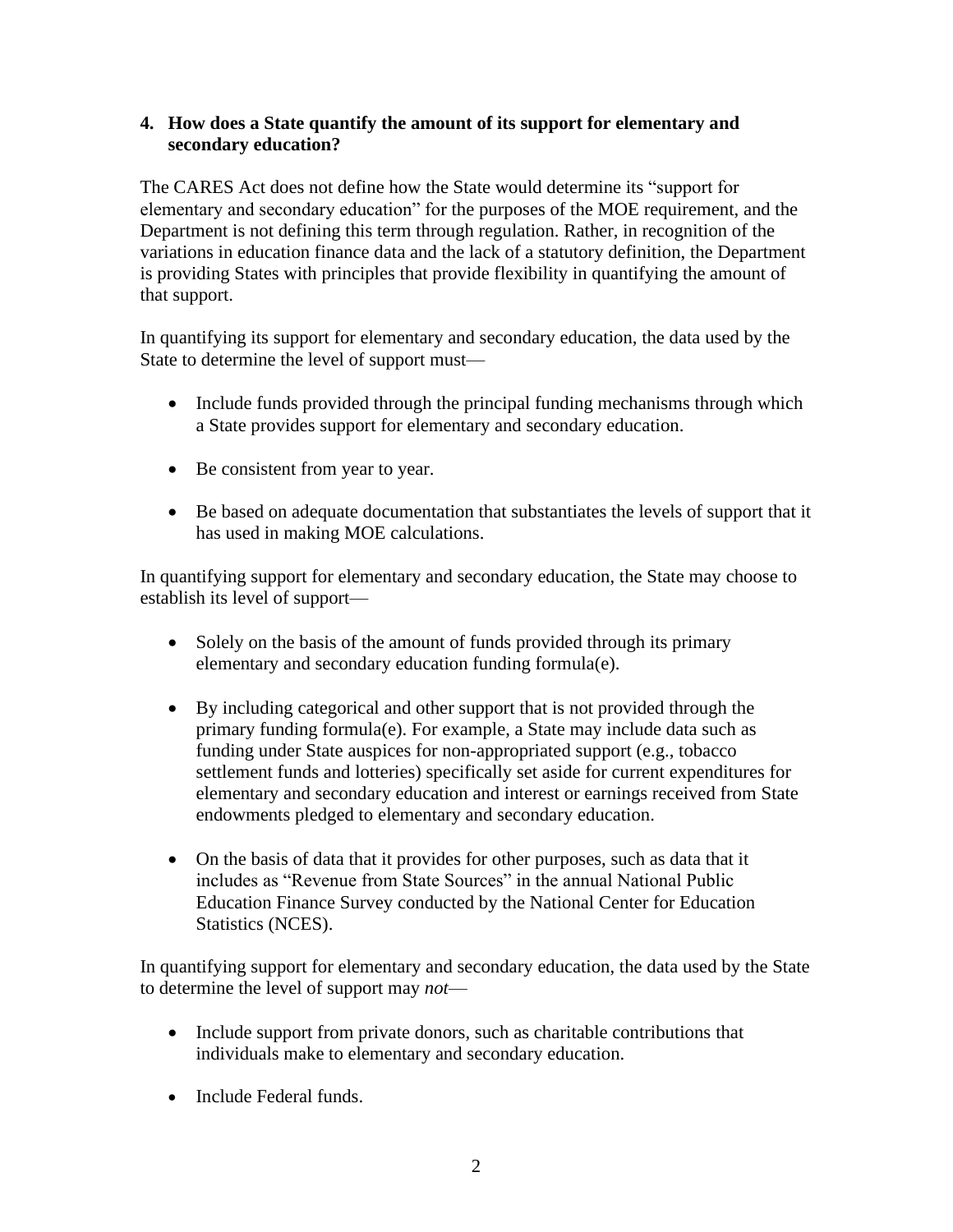#### <span id="page-6-0"></span>**5. What resources are publicly available to assist a State in determining the levels of support for elementary and secondary education?**

One way a State may choose to quantify the level of support for elementary and secondary education is to report the same information a State includes as "Revenue from State Sources" in the National Public Education Finance Survey (NPEFS). (*See* <https://nces.ed.gov/ccd/stfis.asp> and [http://nces.ed.gov/ccd/pdf/NPEFSmanual2004.pdf.](http://nces.ed.gov/ccd/pdf/NPEFSmanual2004.pdf)) This is a survey of States that is conducted annually by the National Center for Education Statistics. NPEFS identifies four types of State support for LEAs:

- Unrestricted Grants-in-Aid: State grants to local educational agencies (LEAs) that can be used, without restriction, for any legal purpose desired by the LEA;
- Restricted Grants-in-Aid: State grants to an LEA that must be used for a "categorical" or specific purpose;
- Revenue in Lieu of Taxes: Commitments or payments made out of general revenues by a State to an LEA in lieu of taxes that the State would have had to pay had its property or other tax base been subject to taxation on the same basis as privately owned property. This revenue includes payments in lieu of taxes for privately owned property that is not subject to taxation on the same basis as other privately owned property because of action(s) taken by a State; and
- Revenue for, or on Behalf of, the LEA: State commitments or payments for the benefit of an LEA and contributions of equipment and supplies. Such revenue includes payments made for, or on behalf of, an LEA by a State to a pension fund for LEA employees.

#### <span id="page-6-1"></span>**6. May a State demonstrate support for elementary and secondary education on either an aggregate or a per-student basis?**

Yes. In comparing the level of support for elementary and secondary education in each of FYs 2020 and 2021 with the level of such support for the average of FYs 2019, 2018, and 2017, a State may measure support on either an aggregate or per-student basis. If a State demonstrates support on an aggregate basis, i**.**t is not necessary for a State to maintain its level of support for individual categories of activities.

#### <span id="page-6-2"></span>**7. How does a State quantify the amount of its support for higher education?**

Although the CARES Act excludes certain data from the MOE determination, it does not define how the State would determine its "support for higher education," and the Department is not defining this term through regulation. Rather, in recognition of the variations in the types of support for higher education and the lack of a statutory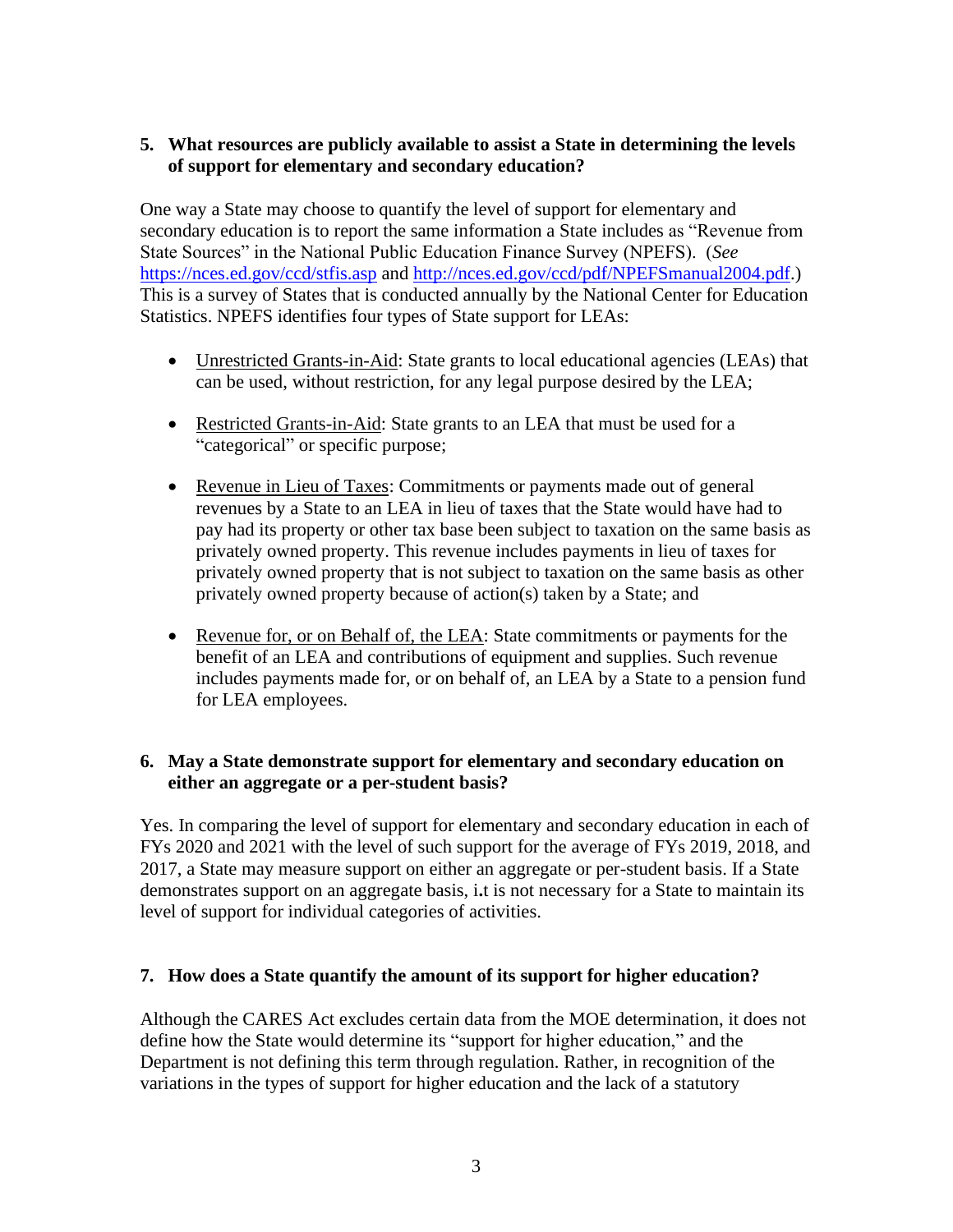definition, the Department is providing States with principles that provide flexibility in quantifying the amount of that support.

In quantifying support for higher education, the data used by the State to determine the level of support must—

- Include only *State* support for higher education. In some States, local governments may provide support for community colleges or other institutions of higher education (IHEs). Local government contributions are not considered State support.
- Include funds provided by the principal funding mechanisms through which a State provides support to IHEs. For example, the data would include State appropriations for higher education. A State must consider unrestricted State funding for IHEs to be State support for such institutions even if those institutions choose to use a portion of that funding for financial assistance to students. This financial assistance is not considered to be tuition and fees paid by students or direct State support to students.
- Include State need-based financial aid.
- Be consistent from year to year.
- Be based on adequate documentation that substantiates the levels of support that it has used in making MOE calculations.

In quantifying support for higher education, the data used by the State to determine the level of support may—

- Include data in addition to that provided in the appropriations enacted by the State legislature for IHEs. For example, a State may include data such as funding under State auspices for non-appropriated support (e.g., tobacco settlement funds and lotteries) specifically set aside for higher education and interest or earnings received from State endowments pledged to IHEs.
- Include State appropriations to IHEs for financial assistance programs to defray the costs of tuition and fees paid by students (when the appropriated funds flow directly to the IHEs). The fact that the funds represent student financial aid for other purposes does not preclude such funds from consideration as State support for higher education in the CARES Act programs.

In quantifying support for higher education, the data used by the State to determine the level of support may *not* include—

• Support for capital projects, research and development, or tuition and fees paid by students. If a State provides unrestricted State funding to IHEs and does not make separate appropriations for capital expenditures or research and development, the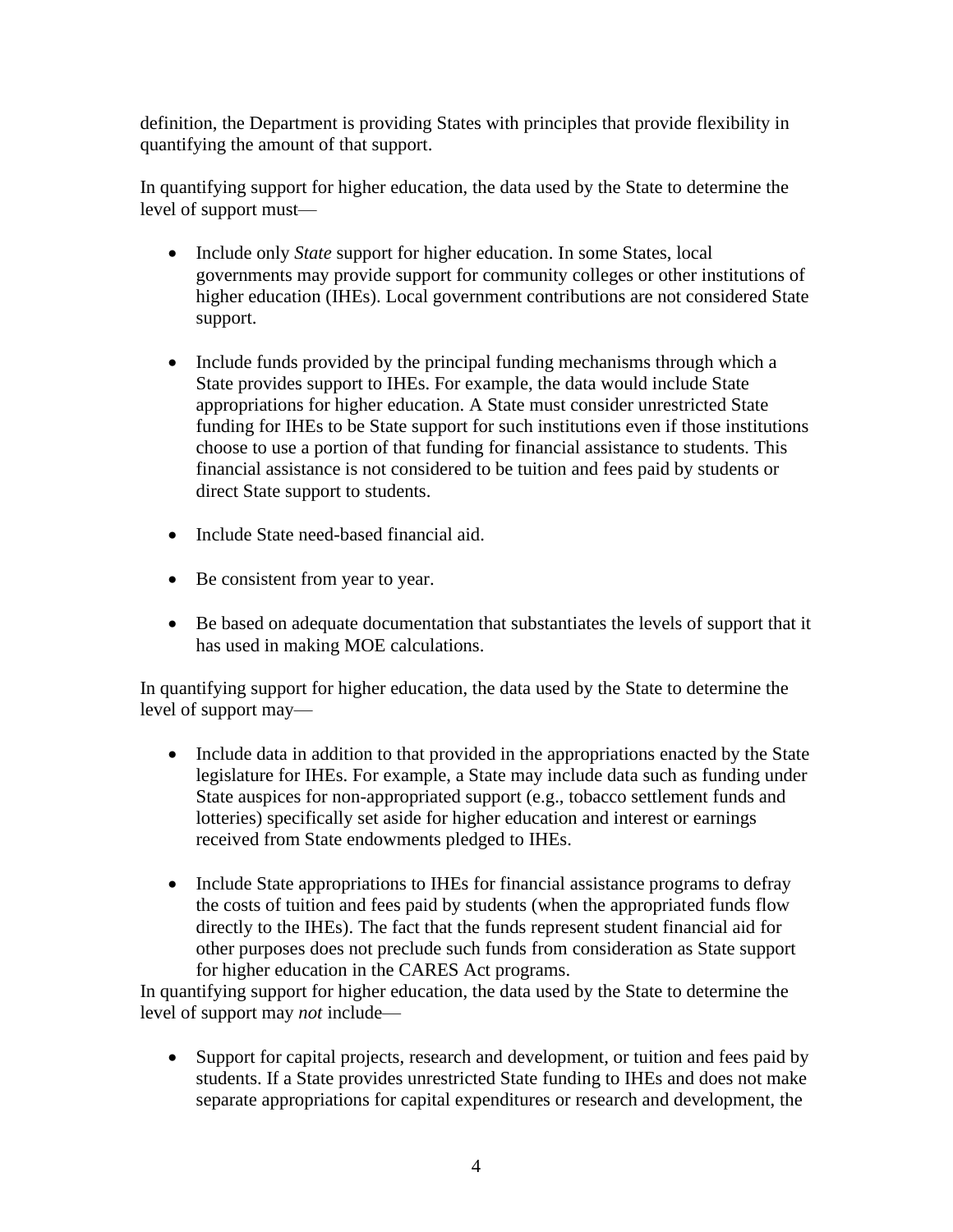State must estimate the amount of capital expenditures and research and development expenditures to be excluded from the unrestricted funding.

- Support from private donors, such as charitable contributions that individuals make to IHEs. This includes corporate contributions for IHEs, such as payments that a corporation makes for stadium-naming rights.
- Federal funds.

#### <span id="page-8-0"></span>**8. May a State demonstrate support for higher education on either an aggregate or a full-time-equivalent (FTE) basis?**

Yes. In comparing the level of support for education in each of FYs 2020 and 2021 with the level of such support for the average of FYs 2019, 2018, and 2017, a State may measure support on either an aggregate basis or on a FTE enrollment basis. If a State demonstrates support on an aggregate basis, it is not necessary for a State to maintain its level of State support for individual categories of activities.

### <span id="page-8-1"></span>**9. What resources are publicly available to assist States in determining their levels of State support for higher education?**

One way a State may quantify State support for IHEs is to use the definitions from the SHEF study conducted by SHEEO, an annual data collection of all State and local revenue used to support higher education. (*See* [https://shef.sheeo.org/report/\)](https://shef.sheeo.org/report/). In that study, SHEEO identifies the following as State revenue sources for public IHEs:

- State tax appropriations set aside specifically to support public higher education;
- Funding under State auspices for appropriated non-tax support (e.g., tobacco) settlement funds and lotteries) specifically set aside for public higher education; and
- Interest or earnings received from State endowments pledged to public IHEs.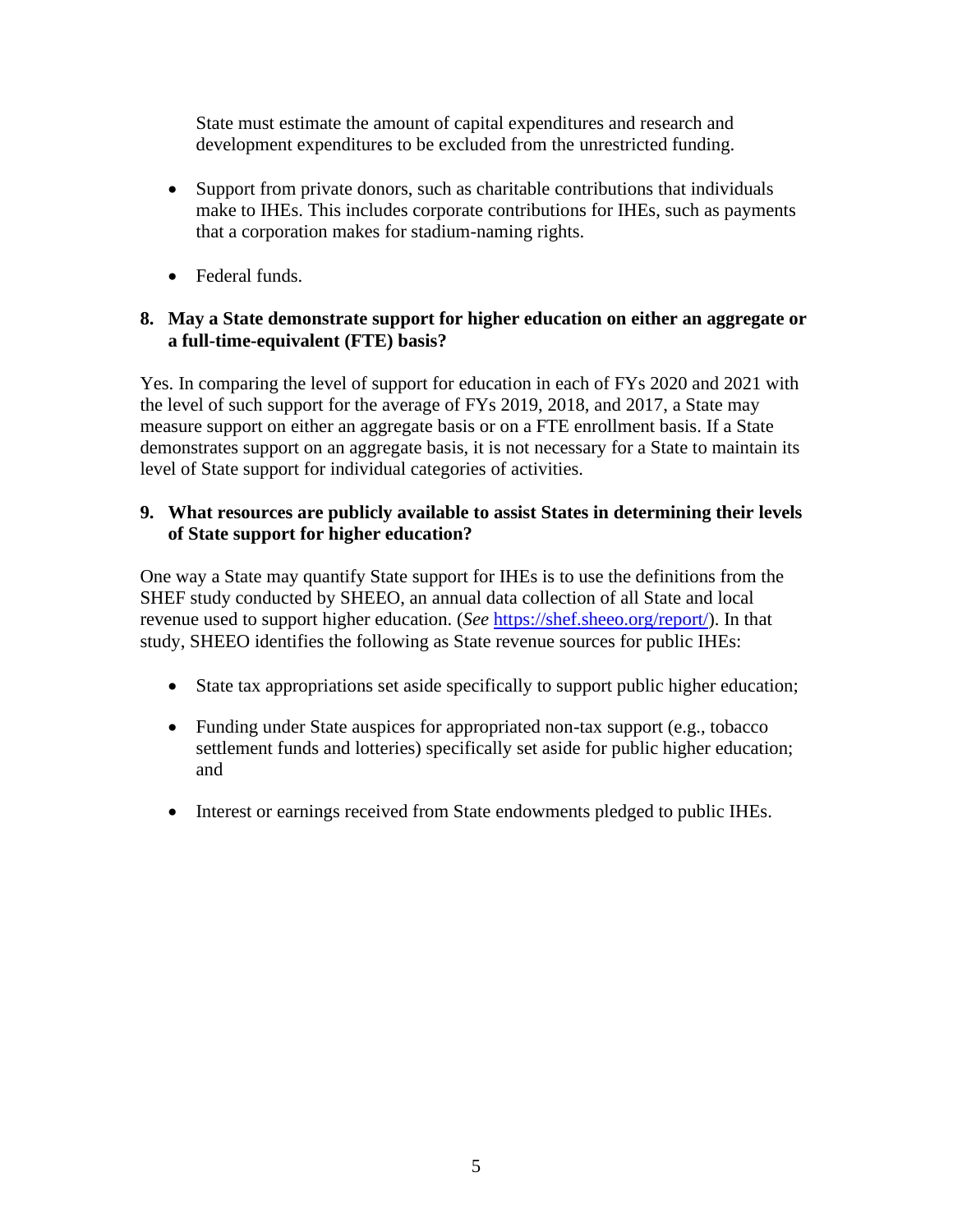#### <span id="page-9-0"></span>**10. When will the Department collect a State's baseline MOE data (i.e., the data demonstrating the State's level of support for elementary and secondary education and for higher education for FYs 2017, 2018, and 2019)?**

The Department will collect baseline MOE data by September 1, 2020. See Appendix A for the information that will be required in a State's initial MOE submission to the Department.

#### <span id="page-9-1"></span>**11. When will the Department collect data on a State's level of support for elementary and secondary education and for higher education for FYs 2020 and 2021?**

The Department intends to collect data on a State's level of support for FY 2020 and FY 2021 approximately 90 days after the close of the respective fiscal years.

# <span id="page-9-2"></span>**12. May the Secretary waive the CARES Act programs MOE requirements?**

Yes. Under section 18008(b) of the CARES Act, the Department may waive the elementary and secondary MOE requirement and the higher education MOE requirement for the purposes of relieving fiscal burdens on States that have experienced a precipitous decline in financial resources.

#### <span id="page-9-3"></span>**13. When does the Department anticipate reviewing requests for waivers of the CARES Act programs MOE requirements?**

The Department anticipates reviewing requests for waivers of the CARES Act MOE requirements at the end of FY 2021 (i.e., after September 2021). At that time, the Department will consider any requests for waivers related to the State's FY 2020 and 2021 levels of support. This timeframe will allow the Department to consider the waivers in the context of each State's effort to maintain support for elementary and secondary education and higher education with a full understanding of the economic impact of COVID-19 on State and local revenues and subsequent funding decisions. This will also eliminate the need for a State to file more than one waiver request.

#### <span id="page-9-4"></span>**14. What does it mean for a State to experience "a precipitous decline in financial resources"?**

The CARES Act does not define the term "precipitous" and the Department does not intend to issue regulations on the statutory MOE requirements in section 18008(a) or the Secretary's waiver authority in section 18008(b). In considering whether a given State has had a precipitous decline in financial resources, the Department will rely on the plain meaning of the word "precipitous." In other words, the Department will consider whether there has been an abrupt, steep drop in financial resources available for State effort to support elementary, secondary and postsecondary education.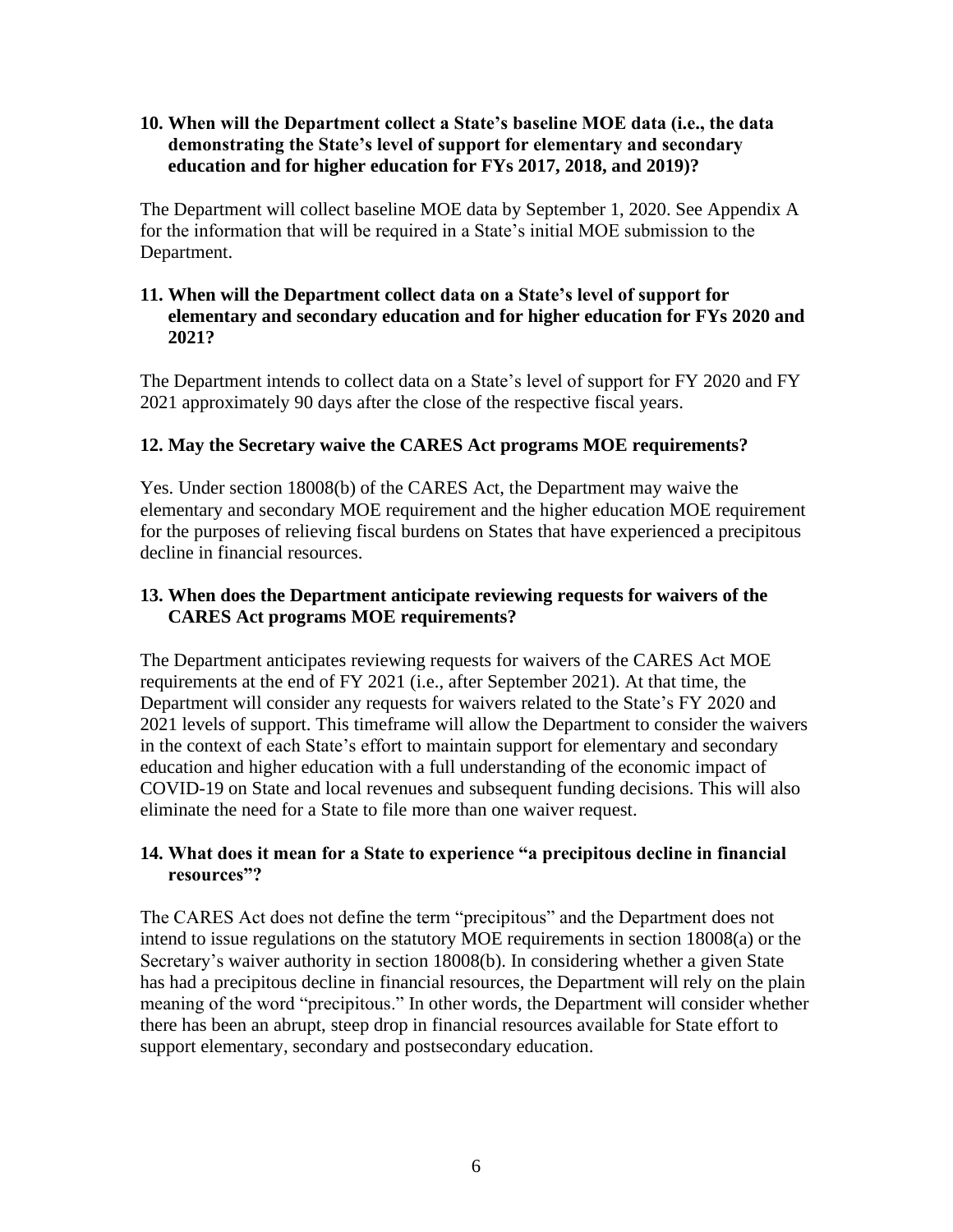#### <span id="page-10-0"></span>**15. What information and data might the Secretary consider when reviewing MOE waiver requests?**

In reviewing a request for an MOE waiver, the Secretary will first determine, based on financial data provided by the State, whether the State has experienced a precipitous decline in financial resources. That information would include, for example, data on State revenues from the base years (FY 2017 to FY 2019) and the MOE comparison years (FY 2020 and FY 2021 years). To the extent that a State uses both State and local contributions to establish its levels of support for elementary and secondary education, the information would include data on both State and local revenues.

If a State demonstrates that it failed to maintain fiscal effort as a result of a precipitous decline in financial resources, the Secretary will then determine whether to grant the State a waiver of the MOE requirements based on considerations including but not limited to the following:

- Whether the percentage of State revenues spent on elementary and secondary education in FYs 2020 and 2021 is at least as high as the percentage prior to the coronavirus pandemic.
- Whether the percentage of State revenues spent on higher education in FYs 2020 and 2021 is at least as high as the percentage prior to the coronavirus pandemic.
- Whether the decreases in support for education were due to the COVID-19 pandemic.
- Whether the State took steps to ameliorate its levels of support for education from State FY 2020 to State FY 2021.

#### <span id="page-10-1"></span>**16. What is the penalty if a State is not able to demonstrate that it maintains fiscal effort consistent with the requirements of the CARES Act and does not receive a waiver of those requirements from the Secretary?**

If a State fails to meet the MOE requirements and does not receive an MOE waiver, the Department generally would be entitled to recover the full amount of a State's GEER Fund and ESSER Fund awards. There may be circumstances that justify other appropriate enforcement actions, which may include placing additional grant conditions on a State's CARES Act programs under 2 C.F.R. § 200.207, designating an entity as a high-risk under 2 C.F.R. § 3474.10, and withholding of CARES Act funds under section 455 of the General Education Provisions Act.